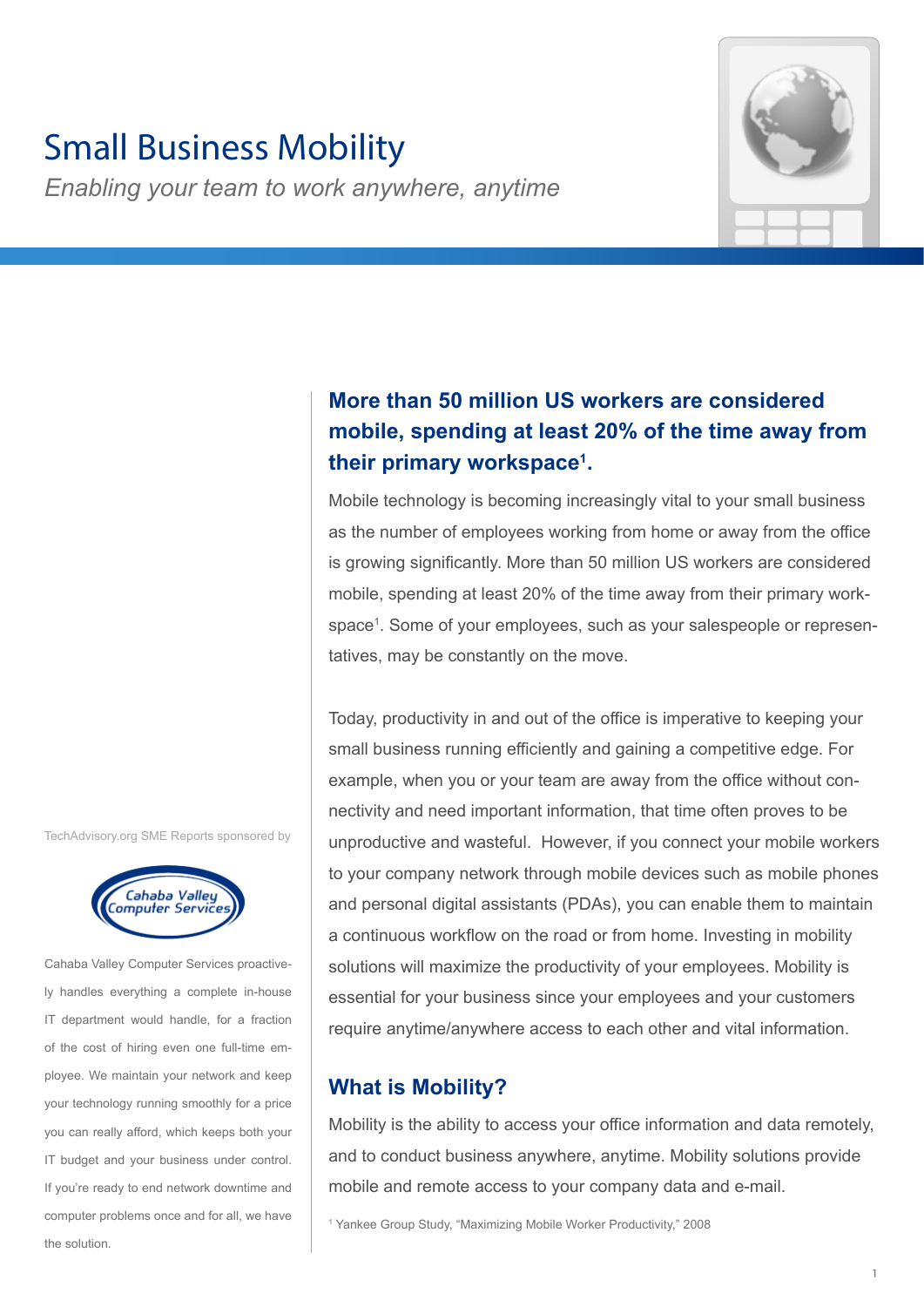### **How Can Your Small Business "Go Mobile"?**

Today's technology offers a broad array of solutions to the various mobility needs of your small business. One of the areas your employees can greatly benefit from is wireless technology solutions. There are three main wireless technologies in use today: Wi-Fi (Wireless Fidelity), Cellular Internet, and Bluetooth technology.

- Wi-Fi: Wireless Fidelity is the most widely used wireless technology.
- Cellular Technology: Includes technologies such as GPRS, (General Packet Radio Services), EV-DO (Evolution Data Optimized).
- Bluetooth: Used for short-range wireless connections (up to 10 metres). Bluetooth can be used for connecting your office computers, printers, and other peripherals.

To mobilize your business, you will need to connect your mobile devices such as cell phones, smartphones, personal digital assistants (PDAs), and wireless-enabled (Wi-Fi) laptops to your company network using any of these wireless technologies.

### **Mobile Devices for your business**

- **• Mobile Phones**–Your employees can use their mobile phones not only for voicemail and SMS, but for email also. Every Internet-enabled phone can provide your employees anytime/anywhere access to their mail. Most mobile phones connect through cellular technologies such as GPRS and EV-DO.
- **• Laptops**–Today most laptops (mobile PCs) have inbuilt wireless capabilities and can connect to internet using wireless technology called Wi-Fi (wireless fidelity). While on the road, they can locate public Wi-Fi "hotspots" and easily connect to your company intranet and access important informaion. These Wi-Fi hotspots have a wireless base station that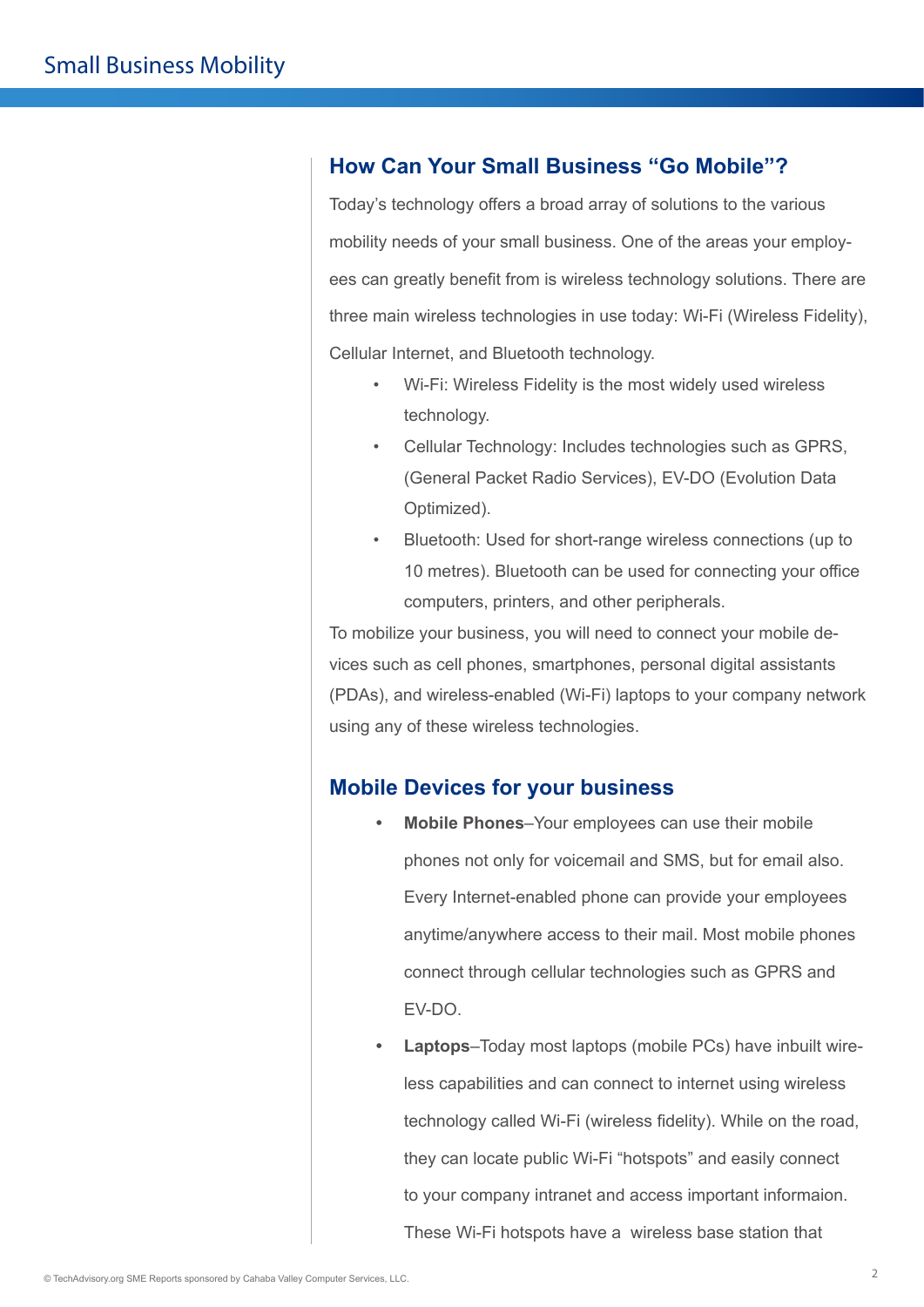"...<br>Wainhouse Research1... has highlighted that collaboration solutions such as audio, video, and web conferencing are reducing the need for travel eliminating airfare, taxi, and hotel expenses."

transmits signals to Wi-Fi-enabled devices.

- **• Personal Digital Assistants (PDAs) and Smartphones**–A PDA is a handheld computing device with a larger screen and many more advanced applications than most cell phones, and may or may not provide phone capability. A SmartPhone is basically a cell phone and PDA combined. Smartphones have advanced capabilities and PC-like functionality such as internet access, e-mail, faxing, and remote data transfers. Smartphones often come with a preinstalled operating system, such as the Windows Mobile, RIM BlackBerry, and the iPhone.
- **• Tablet PC/Pocket PC**–The Tablet PC and Pocket PC perform all of the functions of a mobile computer.

### **Impact of Mobility on Your Business**

Mobility can help small businesses like yours work more productively and effectively by improving communication and collaboration. Having mobile and remote access to your company information can give you a competitive advantage. There are a number of business benefits your company can realize by adopting the mobile solutions

- **• Maximize overall productivity**–If your mobile employees are given access to the same company information they have when they are in the office, this can significantly increase their productivity. Your employees can rely on their mobile devices to access vital information or databases while they are away, so time spent out of office or on road is not wasted, making them equally effective wherever they are located.
- **• Improved customer satisfaction**–A quick response to customers' e-mails and queries is essential as it can make the difference between winning and losing a contract. This can be a difficult task when you are out of the office, but with mobile computing devices you can respond almost instantly to urgent customer requests.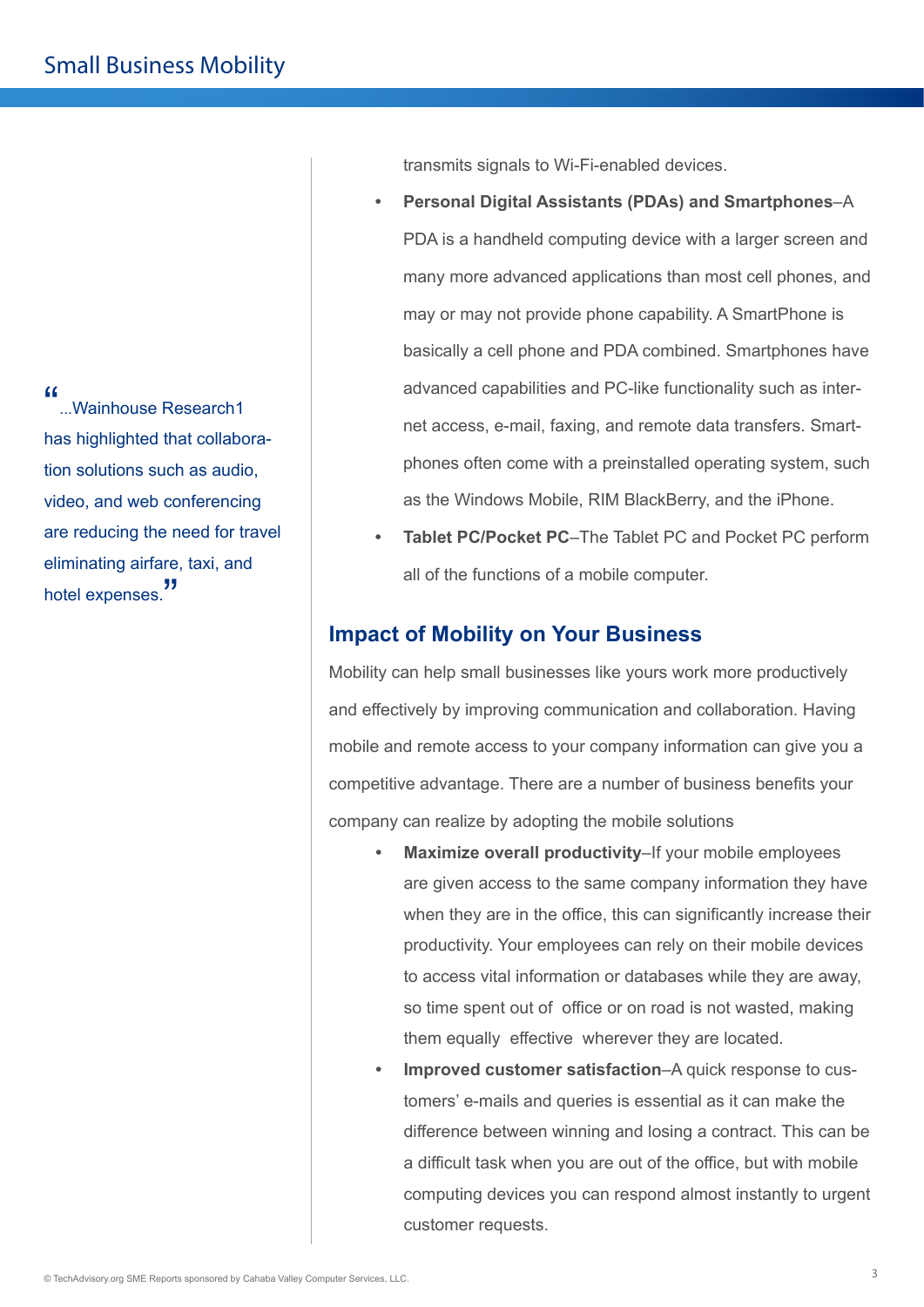- **• Better communication and collaboration**–Effective communication is essential for collaboration. Through mobile computing devices your employees can send and receive emails while on the go, resulting in better collaboration.
- **• Flexible work environments**–By providing your workers with mobile computing tools, you can create a more flexible environment for your employees and empower them to work from home or any other place they like.
- **• Creates a paperless environment**–With continuous access to network information and resources through mobile devices, the days of travelling with a heavy load of printed documents and files are gone. However, when printed documents are required, such as printing a contract for a client on the spot, you can print on demand with portable printers.

### **Emerging Trend among Small Businesses**

- Mobile devices in use–A study conducted by Nokia<sup>2</sup> has shown that mobile phones, laptops, and PDAs are the three most popular mobile devices used by employees of smaller companies in US.
- **• Business functions mobile devices are being used for** Research<sup>3</sup> has shown that a growing number of small businesses are deploying mobile devices not only for phone and voicemail. More than 80% of small and medium businesses (SMBs) enable their employees to check email via mobile devices and 64% use mobile devices for remote computing, and more than 50% SMBs enable employees to access applications and business data via mobile devices.
- **• Benefits of mobile technology to smaller companies**–More than 90% of smaller companies report that mobile technologies have provided more flexible environments to their employees by empowering them to work in the field, at home, and any